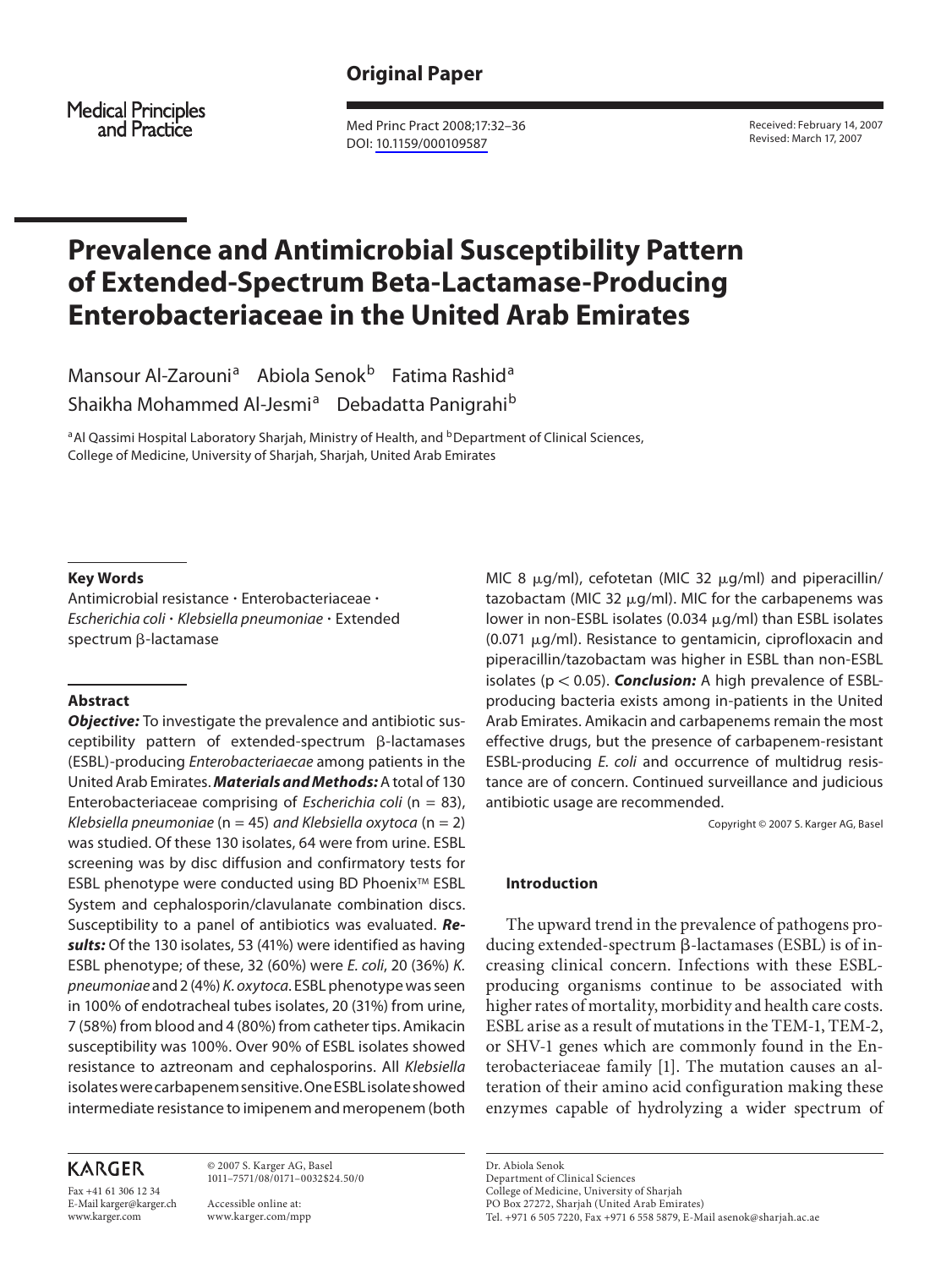-lactam antibiotics including penicillins, oxyiminocephalosporins, such as cefotaxime (CTX), ceftazidime (CAZ), and ceftriaxone, as well as monobactams, e.g. azetreonam. However, these plasmid-mediated enzymes have no detectable activity against carbapenems and their activity is inhibited by clavulanic acid  $(CA)$  [1, 2]. Although ESBLs occur predominantly in Klebsiella species and Escherichia coli, they have also been described in other genera of the Enterobacteriaceae, family including Citrobacter, Serratia, Proteus, Salmonella, and Enterobacter [1, 2]. Additionally, other types of ESBL such as CTX-M and OXA type enzymes have now been described [1, 3, 4]. ESBL-producing strains often exhibit a multidrug-resistant phenotype, including resistance to aminoglycosides and fluoroquinolones, further limiting the therapeutic options available to the clinician [5, 6].

 The first description of ESBL-producing organisms was reported in 1983 [7] and since then reports from Europe, the USA and the Far East have confirmed the role of ESBL-producing organisms in nosocomial infections [1]. However, the prevalence of ESBL among clinical isolates varies among geographic areas with low rates of 3– 8% in Sweden, Japan and Singapore to much higher prevalence rates reported from Portugal: 34%, Latin America: 30–60%, and Turkey: 58% [1, 8, 9]. This study presents the first reported data describing the prevalence and antibiotic susceptibility pattern of ESBL-producing Enterobacteriaecae among patients in the United Arab Emirates (UAE).

## **Materials and Methods**

#### Bacterial Strains

 The study was carried out at the Microbiology Laboratory, Al-Qassimi Hospital, Sharjah, United Arab Emirates from April 2005 to May 2006. Specimens/isolates were obtained from in-patients in six general hospitals in the UAE. Duplicate isolates from the same patient was not allowed, hence only one isolate was accepted per episode of infection. A total of 130 Enterobacteriaceae comprising E. coli: 83, Klebsiella pneumoniae: 45, and Klebsiella oxytoca : 2 isolated during the collection period were included in the study. Of the 130 isolates, 64 were from urine and the proportion obtained from different specimen types are listed in table 1. Identification of isolates was done based on cultural characteristics and reactions in standard biochemical tests.

#### Detection of ESBL

 In keeping with the Clinical and Laboratory Standards Institute (CLSI) recommended guidelines [10] , screening for ESBL was performed by disc diffusion using CAZ and cefpodoxime; confirmatory tests for ESBL phenotype were carried out using BD Phoenix<sup>TM</sup> ESBL Automated System (Becton, Dickinson, Md., USA) and cephalosporin/clavulanate combination discs. These

**Table 1.** Number of Enterobacteriaceae isolated from different specimen types

| Specimen                     | Isolates |
|------------------------------|----------|
| Urine                        | 64       |
| <b>Blood</b>                 | 12       |
| Pus                          | 12       |
| High vaginal swab            | 10       |
| Sputum                       | 9        |
| Wound                        | 7        |
| Endotracheal tubes/secretion | 6        |
| Catheter tip                 | 5        |
| Ear/eye secretions           | 3        |
| Cerebral spinal fluid        |          |
| Umbilical cord               | 1        |
| Total                        | 130      |

tests were applied to all 130 isolates. The Phoenix™ ESBL test used fixed concentrations of the following drugs or drug combinations: cefpodoxime, CAZ, CAZ plus CA, CTX plus CA, and ceftriaxone plus CA. The isolates were subcultured on MacConkey agar to obtain a pure culture from which a 0.5 McFarland suspension was obtained and tested according to the manufacturer-provided protocol. Phenotypic confirmation with antibiotic disks containing a combination of cephalosporin plus CA in conjunction with a corresponding cephalosporin disc alone was carried out and interpreted according to CLSI guidelines [10]. Discs used were CAZ (30 μg), CAZ plus CA (CAZ/CA, 30/10 μg), CTX (30 μg) and CTX plus CA (CTX/CA, 30/10 μg) all obtained from Becton Dickinson, USA. Briefly, isolates were subcultured on MacConkey agar and 0.5 McFarland standard prepared from the pure colonies was inoculated on Muller Hinton agar plates. Cephalosporin discs (CAZ and CTX) and cephalosporin with CA discs (CAZ/CA and CTX/CA) were applied on the inoculated plates and incubated in ambient air at 35°C for 16 to 18 h. Following incubation, the diameter of the zones of inhibition was measured and a  $\geq$  5-mm increase in the zone of inhibition for the CAZ/CLA and CTX/CLA-containing disc versus the corresponding CAZ or CTX disc was considered positive for ESBL.

## Antibiotics Susceptibility

 The susceptibility of the isolates to a panel of antibiotics was evaluated using Vitek I (bioMérieux, Vitek Inc, Hazelwood, Mo., USA), BD Phoenix™ and Etest (AB Biodisk, Solna, Sweden). The antibiotic susceptibility of the isolates to the following agents was tested: amikacin, aztreonam, ciprofloxacin, gentamicin, cefotetan, cefuroxime, ceftriaxone, CAZ, CTX, imipenem, meropenem and piperacillin/tazobactam. E. coli ATCC 25922 was used as a negative control. The tests for the automated Vitek I and BD Phoenix system were carried out following manufacturer-recommended protocol. The Vitek cards for identification (GNI) and susceptibility testing (GNS-203, GNS108) were used. For the Etest, isolates were subcultured on MacConkey agar to obtain a pure culture. A 0.5 McFarland suspension was prepared from the pure culture and used to inoculate Muller Hinton agar plate prior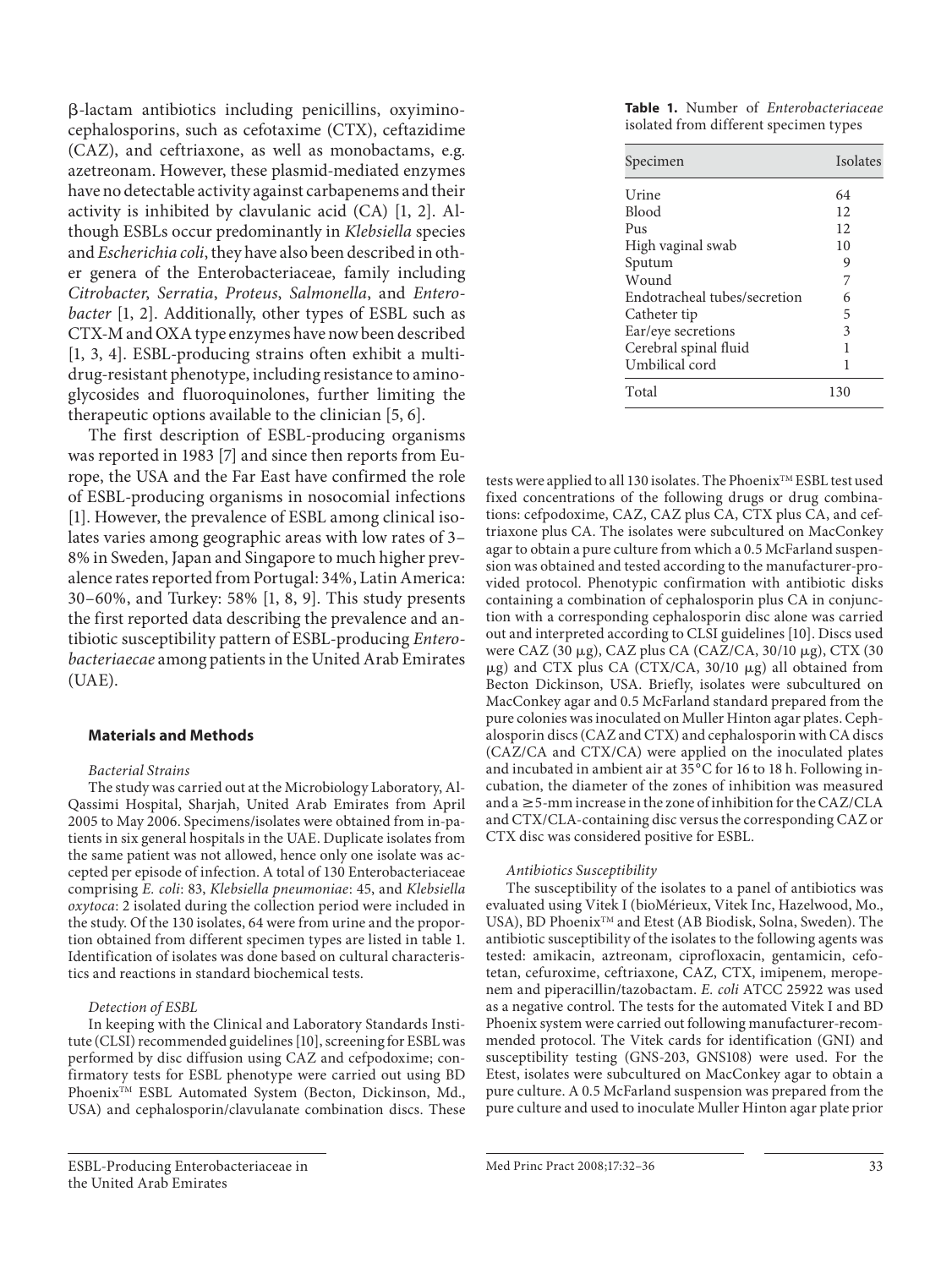**Table 2.** Distribution of ESBL and non-ESBL producers among E. coli and Klebsiella spp. isolates

| Isolate                   | ESBL       | Non-ESBL |
|---------------------------|------------|----------|
| <i>E. coli</i> $(n = 83)$ | 32 (39%)   | 51 (61%) |
| K. pneumoniae $(n = 45)$  | 19(42%)    | 26 (58%) |
| K. oxytoca $(n = 2)$      | $2(100\%)$ | $0(0\%)$ |

to application of Etest strips. Following incubation in inverted position at 35°C for 16-20 h, the MIC level was read and interpreted in accordance with CLSI guidelines.

# **Results**

With the exception of one E. coli isolate, there was 100% agreement between the two confirmatory tests for ESBL detection. This isolate was determined to be ESBL positive by BD Phoenix and CTX +/– CLAV but non-ESBL by CAZ +/– CLAV. Of the 130 isolates, 53 (41%) were identified as having ESBL phenotype, of which 32 (60%) were E. coli, 19 (36%) K. pneumoniae and 2 (4%) K. oxytoca . The two K. oxytoca isolates were ESBL producers. The proportion of ESBL phenotypes for each microorganism is given in table 2 . All six isolates obtained from endotracheal tubes showed ESBL phenotype. Additionally, 20/64 (31%) of isolates obtained from urine specimens, 7/12 (58%) from blood and 4/5 (80%) from catheter tips were found to be ESBL producers. In contrast, no ESBL-positive strain was obtained from high vaginal swab.

 There was 100% susceptibility to amikacin. Of the 53 ESBL-producing isolates, 48 (90%) showed resistance to aztreonam (MIC  $\geq$  64  $\mu$ g/ml) and cephalosporins with only two ESBL isolates being sensitive to CAZ (MIC  $\geq$  1  $\mu$ g/ml) by all testing methods. With the exception of one non-ESBL K. pneumoniae and one ESBL E. coli isolates both with MIC  $>$ 32  $\mu$ g/ml, all other isolates were sensitive to cefotetan. All K. pneumoniae and K. oxytoca isolates were sensitive to imipenem and meropenem. However, two E. coli isolates (one ESBL and one non-ESBL) were resistant to these drugs. The ESBL isolate which showed intermediate resistance to imipenem and meropenem (MIC by Etest: 8 µg/ml for both drugs) also showed intermediate resistance to cefotetan (MIC 32  $\mu$ g/ ml) and piperacillin/tazobactam (MIC 32 µg/ml). Overall, the MIC for the carbapenems was lower in non-ESBL isolates compared with ESBL isolates (0.034 vs. 0.071  $\mu$ g/

ml, respectively). A significantly higher proportion of ESBL-producing isolates compared to non-ESBL producers were found to be resistant to gentamicin (67 vs. 6%), ciprofloxacin (38 vs. 19%) and piperacillin/tazobactam  $(25 \text{ vs. } 2.8\%); p < 0.05.$ 

# **Discussion**

 The presence of ESBL enables certain Gram-negative bacteria to inactivate extended-spectrum (third-generation) cephalosporins, broad-spectrum penicillins and monobactams but do not affect the cephamycins or carbapenems. As the presence of these enzymes significantly impacts the efficacy of  $\beta$ -lactam therapy, there is a need for clinical laboratories to accurately recognize ESBL producers so as to better support therapy and provide accurate prevalence data. The findings presented here indicate that there is a high prevalence of ESBL-producing Enterobacteriaceae circulating among hospitalized patients in the UAE. Global reports have shown that considerable differences exist in the occurrence and proportion of ESBL-producing isolates in different countries [1, 8, 9, 11–16] . In Europe, a large-scale survey of intensive care units found that the prevalence of ESBL in Klebsiella ranged from a low of 3% in Sweden to as high as 34% in Portugal [8]. Higher figures of 30-60% have been reported for the South American countries of Brazil, Venezuela and Colombia [11–13] . In Asia, National Surveys have indicated the presence of ESBLs in 5–8% of E. coli isolates from Korea, Japan, Malaysia and Singapore with higher rates of up to 24% for other Asian countries [1, 9]. ESBL production in Klebsiella have also been reported to be as low as 5% in Japan and Australia with higher rates of  $20-50\%$  in other parts of the continent [1, 9, 14]. In the Arabian Gulf region, 7.5% of Enterobacteriaceae and Pseudomonas isolated over a 1-year period in Kuwait were reported as being ESBL producers using the VITEK 2 system [15]. Thus, comparative to other surveys, the finding of 41% ESBL producers in this study is on the higher end of the spectrum. A predominance of either K. pneumoniae or E. coli has often been reported among the ESBL isolates identified in different geographical regions. A prevalence of ESBL-producing K. pneumoniae versus ESBL-producing E. coli (70 vs. 28.6%) has been reported in Pakistan [16], and in Italy a 2003 nationwide survey found that the most prevalent ESBL-positive species among hospitalized patients was E. coli, a switch from the predominance of K. pneumoniae in 1999 [17] . In contrast to these other reports, equal proportions of K. pneumo-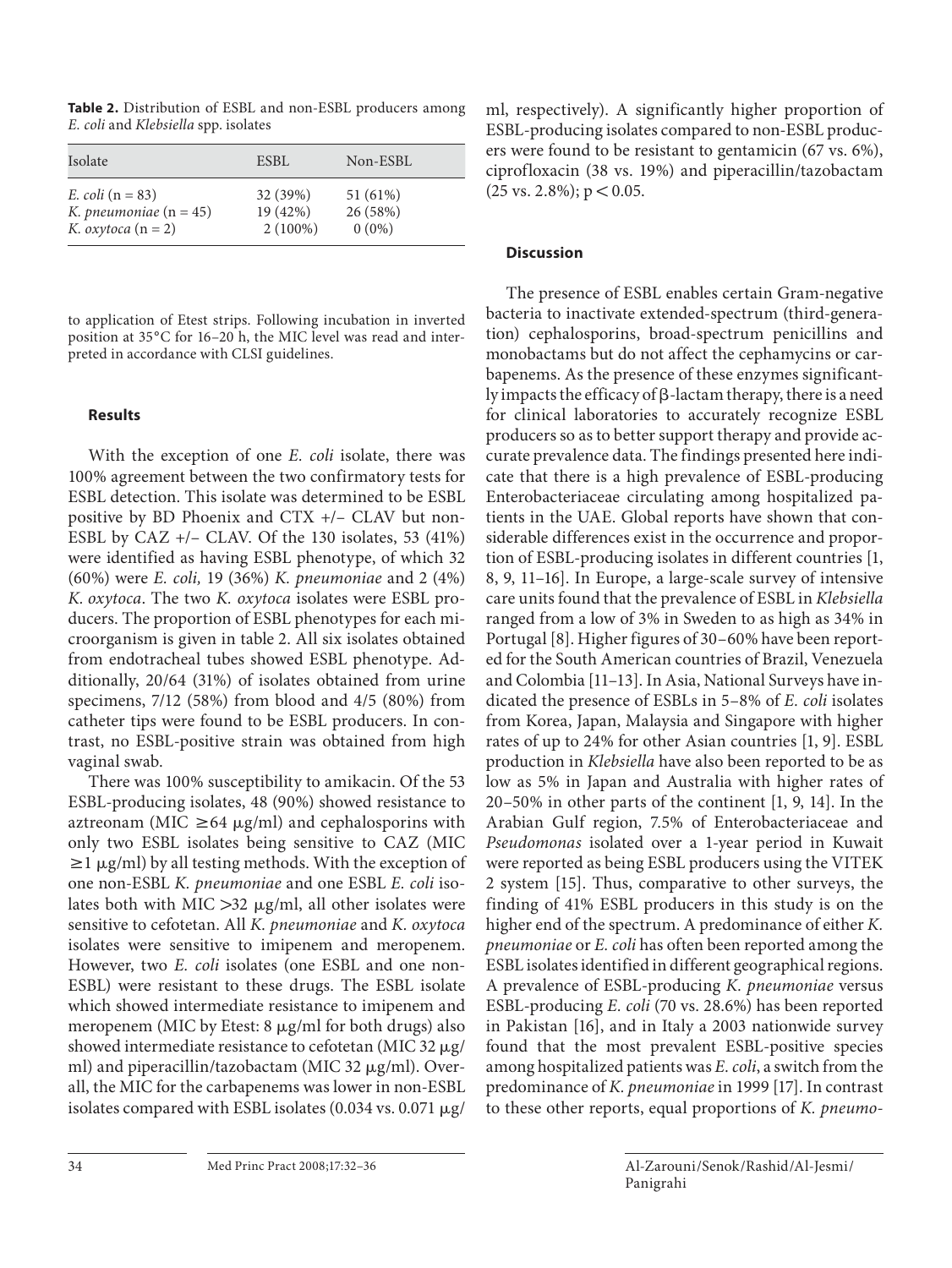ESBL-Producing Enterobacteriaceae in the United Arab Emirates

niae and E. coli were identified among the ESBL-producing isolates in our setting. Similar to other reports [18] , the majority of Enterobacteriaceae isolates were from urine specimens, indicating the need for active screening of urine cultures for ESBL producers. Indeed, the detection of EBSL producers in urine has been described as representing an epidemiologic marker of colonization and potential for transfer between patients [1]. However, as high proportions of isolates obtained from other sources were found to be ESBL producers, it is imperative that active screening of Enterobacteriaceaeisolates from all specimen types should be adopted to address the high prevalence rate of ESBL isolates. Unfortunately, many clinical microbiological laboratories still face significant problems with ESBL screening and identification as ESBL pathogens can present with variations in the in vitro pattern of resistance to  $\beta$ -lactam agents. Proficiency-testing studies performed by the World Health Organization and the Centers for Disease Control have raised concerns about the current ability of many clinical laboratories to detect ESBL-producing microorganisms [19, 20]. Some enzymes (TEM-3 and SHV-2) confer high levels of resistance to cephalosporins, whereas others, such as TEM-7 and TEM-12, confer low levels of resistance, which possibly makes it even more difficult to detect them through the susceptibility tests routinely used in microbiology laboratories. In this study, the CLSI protocol was applied with satisfactory results thus indicating that this approach of screening and phenotypic confirmation integrating both automated and manual methods is applicable in our setting and useful for incorporation into routine microbiological testing.

 The antimicrobial susceptibility results show that amikacin, imipenem and meropenem were the most effective antibiotics against the ESBL producers. Although carbopenems are widely regarded as the drugs of choice for treatment of infection caused by ESBL-producing organisms, production of  $\beta$ -lactamases capable of hydrolyzing carbapenems has been reported in Enterobacteriaceae mostly in Enterobacter spp. and Serratia spp. [21, 22] . Carbapenem resistance also arises from the production of large quantities of chromosomal and plasmid-mediated cephalosporinases combined with decreased drug permeability through the outer membrane [23]. In E. coli, although the first report of carbapenem resistance appeared in 1999 [24], the occurrence remains a rare phenomenon and only a few cases of carbapenem-resistant E. coli strains have been documented in the literature [23]. We identified an ESBL-producing E. coli isolate which was resistant to the carbapenems, piperacillintazobactam and cefotetan. It has been suggested that such low-level resistance to imipenem may arise from AmpC hyperproduction and loss of porins [23–25] . There is also the potential role of variants of the original ESBL enzymes such as CTX-M  $\beta$ -lactamases and even efflux changes giving rise to carbapenem resistance [20]. New findings indicate that the spread of CTX-M type ESBLs, especially in E. coli, may provide a favorable background for selection of carbapenem resistance [26]. While this study was aimed at determining the prevalence of ESBL isolates in our setting, we also recognize the need for the molecular characterization of these isolates, particularly in light of our findings. Although we have not carried out the molecular characterization of this carbapenem-resis $t$ ant  $E$ . *coli*, the finding of such resistant isolate in our setting is a serious cause for concern, indicative of the need for more aggressive surveillance and evaluation of the molecular epidemiology and characterization of ESBL isolates in the UAE. Hence, we are embarking on further work to determine the molecular characterization of ESBL-producing isolates circulating in the UAE.

 ESBL-producing organisms often show cross-resistance with non- $\beta$ -lactam antibiotics, such as aminoglycosides and quinolones, resulting in limitation of therapeutic options. A significantly higher level of resistance to ciprofloxacin, gentamicin and piperacillin-tazobactam was demonstrable in the ESBL-producing isolates, indicating their limited use in the treatment of infections due to these pathogens. This co-resistance arises probably because these plasmid-mediated enzymes are transferable between bacterial species and are also capable of incorporating genetic material coding for resistance to other antibiotics. Indeed plasmid-mediated quinolone resistance has been reported in K. pneumoniae and E coli, associated with acquisition of the *qnr* gene [27]. Tazobactam is an inhibitory compound which is expected to hinder the activity of ESBL. However, the usefulness of  $\beta$  $lactam/B$ -lactamase inhibitor combinations for the treatment of infections caused by ESBL-producing organisms remains vague and failures have been reported. Our findings echo these concerns as 25% of ESBL isolates exhibited resistance to piperacillin-tazobactam.

# **Conclusion**

 This study shows a high prevalence of ESBL in hospitalized patients in the UAE occurring in equal proportion among E. coli and K. pneumoniae isolates. Amikacin and carbapenems remain the most useful drugs for treat-